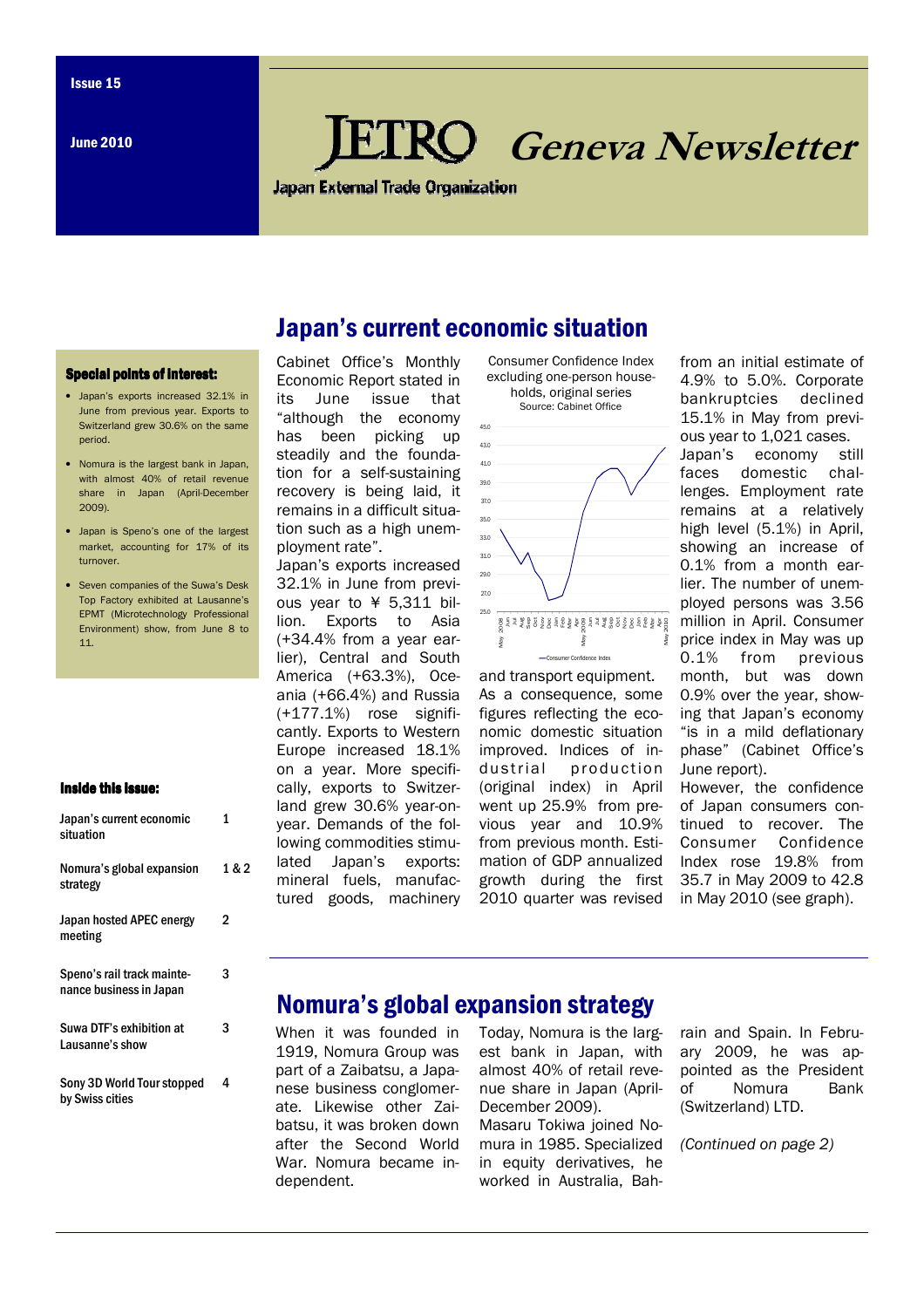

Masaru Tokiwa, President, Nomura Bank (Switzerland) LTD

## Nomura's global expansion strategy

(Continued from page 1)

#### The largest bank in Japan

Nomura's wholesale business revenue commanded 5% in the global fee pool of major global players for Oct-Dec 2009 which ranked Nomura at 10th in the world. Its tier 1 capital ratio (pure equity), showing the bank's financial strength, increased from 11.7% on March 31, 2009 to 17.8% on December 31, 2009. Nomura challenged downturn trend and Asian crisis through 90's. "As Japanese companies went through difficult times in the 1990s, Japanese banks had to pay Japan's premiums" (extra cost in the interbank market), explained Mr. Tokiwa. In October 2008, Nomura also acquired Lehman Brothers Holdings Inc.'s Asian and European units. Employees who agreed were transferred to Nomura and responsibilities were reshuffled.

## Nomura Switzerland

Nomura employs 65 people in Zurich's and Geneva's offices, including 23 people originating from Lehman Brother. Its main activity in Switzerland is to provide financial services for Swiss investors. Lehman Brother's original business was focused on European equities, equity derivatives, fixed incomes, M&A and financial advisory. And Nomura's original activity was Japanese and Asian equity business.

## Nomura's expansion strategy

Nomura's objective is to become top 5 global player, Mr. Tokiwa said. "Nomura is the only Asian bank in business investment sector. Its Asian profile is our strength", he argued. With 4,500 employees in Europe, "Swiss companies may also knock the door for investments in Europe". Nomura is building up a team to significantly grow its sector coverage by the end of this year in the USA - the world largest market. "As Nomura will then be incontrovertibly considered by most institutions in Switzerland and in Europe as a global player, its market share will increase significantly" argued Masaru Tokiwa.

| <b>APEC member states</b>            |                      |
|--------------------------------------|----------------------|
| Australia                            | New Zealand          |
| Brunei<br>Darussalam                 | Papua New<br>Guinea  |
| Canada                               | Peru                 |
| Chile                                | The Philippi-<br>nes |
| People's Re-<br>public of Chi-<br>na | Russia               |
| Hong-Kong,<br>China                  | Singapore            |
| Indonesia                            | Chinese Tai-<br>pei  |
| Japan                                | Thailand             |
| Republic of<br>Korea                 | The United<br>States |
| Malaysia                             | Vietnam              |
| Mexico                               |                      |

Source: APEC's Website http://www.apec.org

## Japan hosted APEC energy meeting

APEC (Asia-Pacific Economic Cooperation) Energy Ministers gathered in Fukui, Chibu region, Japan, on June 19, 2010. The meeting was chaired by H.E. Masayuki Naoshima, Japan's Ministry for Economy, Trade and Industry. Energy Ministers issued a Declaration to ensure energy security, and to promote energy efficiency and clean energies within APEC region. Fukui Declaration provides that member states "have to take on the difficult challenge of enhancing regional energy security, in the midst of emerging concerns about the global environment and world economy".

Japan also donated ¥ 360 million (approx. CHF 4.4 million) to promote APEC energy efficiency activities and low-carbon actions. More specifically, it will fund a low-carbon model town project. .Over the next three years, APEC will select between 10 to 20 locations and conduct feasibility study projects to transform these cities into low-carbon cities", explained H.E. Masayuki Naoshima.

Japan will also host the 18th APEC Economic

Leaders' Meeting from November 13 to 14 in Yokohama. This summit will mark the 15<sup>th</sup> anniversary of 1995 Bogor's goals and Osaka Action Agenda to set "free and open trade and investment in the Asia-Pacific no later than 2010 in the case of industrialized economies and 2020 in the case of developing economies". Founded in 1989, APEC now includes 12 member states (see table). Its objective is "to support sustainable economic growth and prosperity in the Asia-Pacific region" (APEC's Website).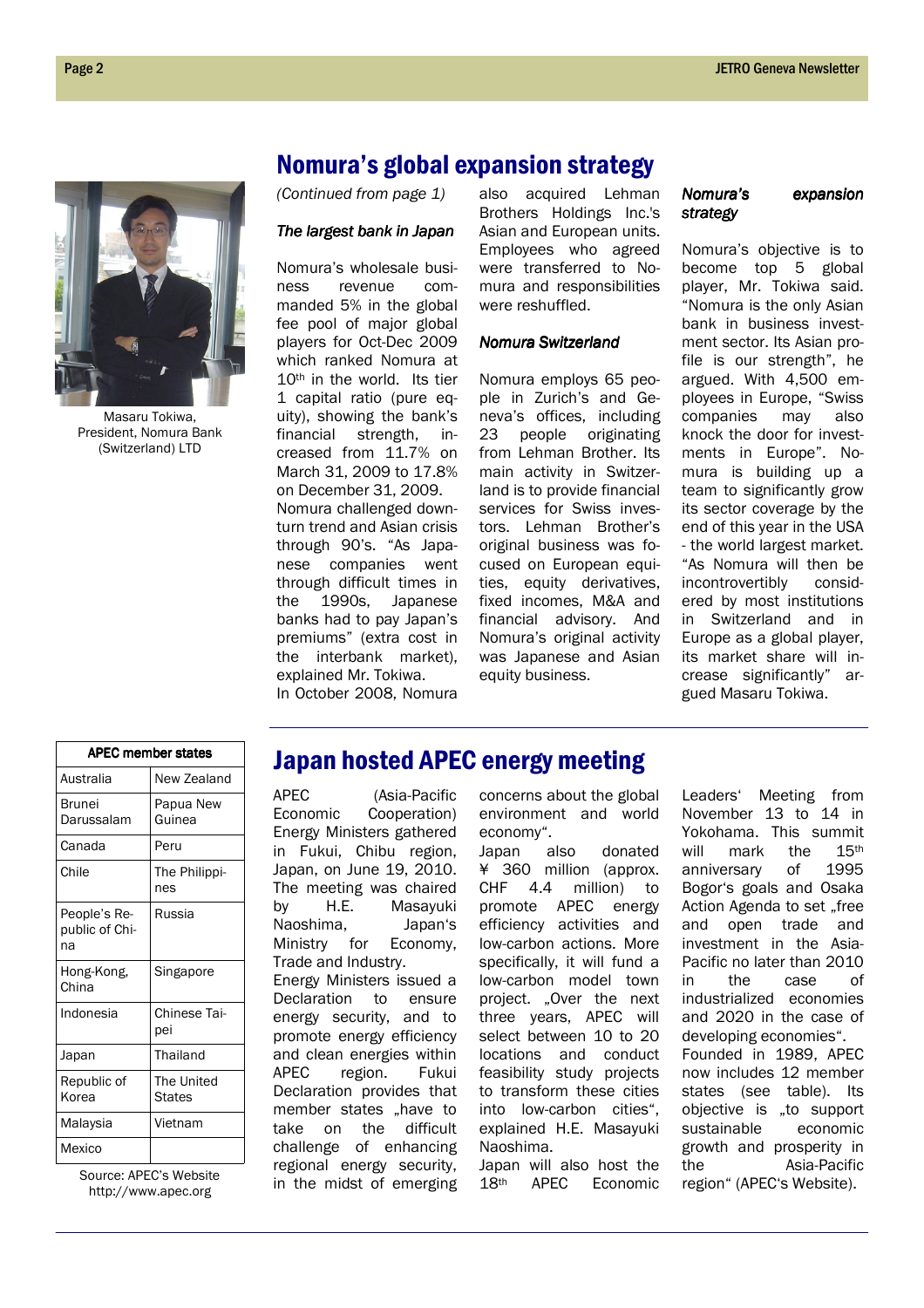## Speno's rail track maintenance business in Japan

Founded in 1960, Speno International S.A. is a Geneva-based company specialized in rail maintenance. It designs, builds and sells rail-grinding trains, and also provides rail maintenance services with its own grinding train fleet.

The company is specialized in rail rectification on high speed tracks, such as Shinkansen lines, on underground metro tracks (Brussels, Milano, Paris, Singapore, Hong-Kong, Taipei… but also Japanese cities, Tokyo and Nagoya) and on mining railroads.

#### A worldwide business

Speno employs 100 administrative and engineering staff members in its Geneva headquarters. It also provides jobs to 500 people on its train fleet, in its two factories near Venice, Italy, and in its subsidiaries in Perth, Austra-

lia and in Tokyo, Japan. Speno has customers in many countries over the world, especially in Asia-Pacific region, Europe (including Russia), North America, Brazil, South Africa and some North African countries. Generally speaking, "the highest the infrastructure quality, the highest the need for rail maintenance", said Luca Palmieri, Technical Director.

#### Japan, its largest market

In 1987, Speno set up a subsidiary office in Tokyo. Today, Japan is Speno's one of the largest market, accounting for 17% of its turnover. "This office is necessary for us to better understand our customers and for them to better understand our concerns", said Gérard Chignol, Administrative and Financial other markets too". Manager.

33 people are employed in

Tokyo's office. Most of them are Japanese people. A Japanese team is essential because "Japanese people like to be in touch with local people", argued Mr. Chignol.

Speno already sold 54 grinding trains in Japan. Its main partners are JR's (Japan Rail main companies) and other private local companies. Speno is now in a negotiation process to maintain tracks in Tokyo, Osaka, Hokkaido and Honshu-Hokkaido tunnel.

Is Japan a specific market? According to Mr. Palmieri, "Japanese railways companies are looking for high quality and very reliable machines. Japanese customers are very demanding, but this can be seen as an asset: several technological improvements are now implemented for



Speno's MINI 8 M7-6 synchro rail-grinding train in Japan

## Suwa DTF's exhibition at Lausanne's EPMT show

Seven companies of the Suwa's Desk Top Factory exhibited at EPMT (Microtechnology Professional Environment) show, held in Beaulieu, Lausanne, from June 8 to 11.

Desk Top Factory (DTF) is a Japanese research consortium set up to promote precision machine industry located in Suwa's industrial area (Nagano prefecture). DTF concept is to downsize industrial machines to produce "small

items with small systems" (DTF's Website). Its objective is to fit the product dimension so as to save cost, energy and space.

The DTF's delegation was made up of the following companies: Daiya Seki, Engineering System Co., Ltd, Hiraide Precision Co., Ltd, Industry Network, KEC Corporation, Mikuni Kogyo Co., Ltd and Takashima Sangyo.

About 70 people also attended a conference on micro-machine factories. Some presentations were made by DTF's companies. EPMT's show gathered around 550 exhibitors specialized in medical technologies, aerospace, biotechnology, optics and photonics, metrology, automation, robotics, automotive and microelectronics. DTF's delegation also took part in the 8th European Mechatronics Meeting (EMM) held in Grand-Bornand, Haute-Savoie, France, from June 2 to 3.



Suwa's DTF company exhibiting at Lausanne's EPMT show